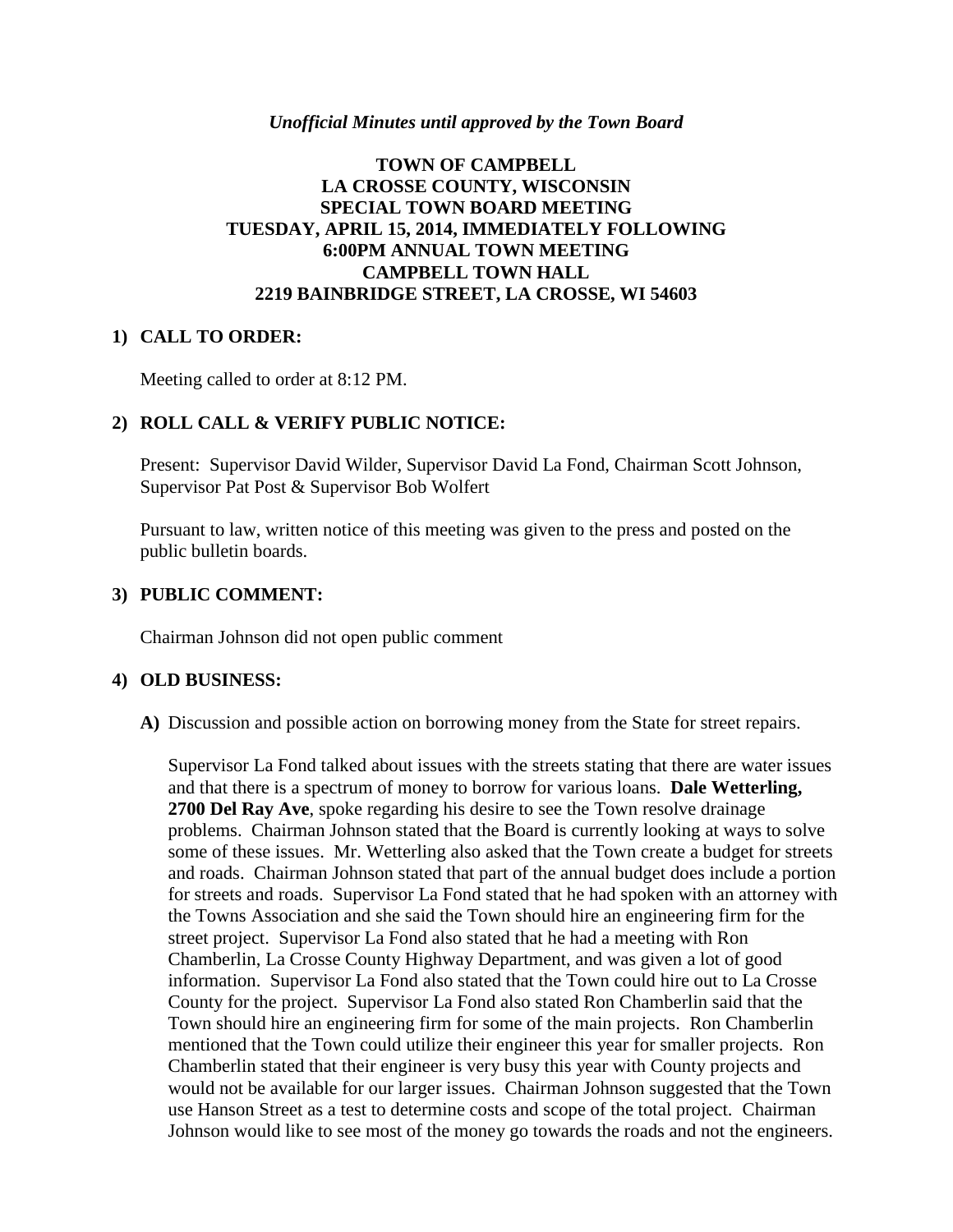Supervisor Wolfert suggested that the Utility look at possible doing co-op projects with the Streets & Roads

## **No further action taken**

## **5) NEW BUSINESS:**

**A)** Discussion and possible action to amend Section 6.08(N) of the Town of Campbell Code of Ordinances to allow residents to keep chickens within the Town.

Deputy Clerk Cassie Hanan spoke regarding the proposed ordinance. Mrs. Hanan stated that the proposed ordinance was drafted to mirror a lot of the City of La Crosses ordinance regarding keeping of chickens. Mrs. Hanan stated that this would allow up to five chickens with a \$10 fee per year. Residents would license the chickens like dog and cat licenses between January 1 and April 1 of each year. There would also be a \$25 late fee for non-registration after the April 1 deadline. The keeping of chickens would only be allowed in residential districts within the Town. Any complaints would than need to come in front of the Town Board with at least 50% of the adjourning property owners stating they can keep the chickens.

Motion to approve the amendment to Section 6.08 (N) of the Town of Campbell Code of Ordinances to allow residents to keep chickens within the Town made by Supervisor Post, seconded by Supervisor Wolfert. **Motion carried 5-0**

**B)** Resolution No. 2014-2 to amend the Fee Schedule to include chicken licensing fees.

Motion to approve Resolution No. 2014-2 to amend the Fee Schedule to include chicken licensing fees made by Supervisor Wolfert, seconded by Supervisor Wilder. **Motion carried 5-0**

**C)** Discussion and possible action regarding the Safe Routes to School program.

Police Chief Tim Kelemen spoke to the Board regarding the grant awarded to the Town in 2009 for Safe Routes to School program. Chief Kelemen asked whether or not the Board wanted to continue with Safe Routes to School. Chief Kelemen stated he believes the Town should continue with the original project but should not do some of the items that were originally awarded. Chief Kelemen believes that the Town does not have the capabilities in the future to maintain them all. Chief Kelemen recommends proceeding with proposed project 1, 2, 3, & 4 of the Safe Routes to School Budget.

Motion to approve Chief Tim Kelemen to proceed with the Safe Routes to School Program to include proposed project 1, 2, 3, 4 & professional consultant/engineering section made by Supervisor Post, seconded by Supervisor Wilder. **Motion carried 5-0**